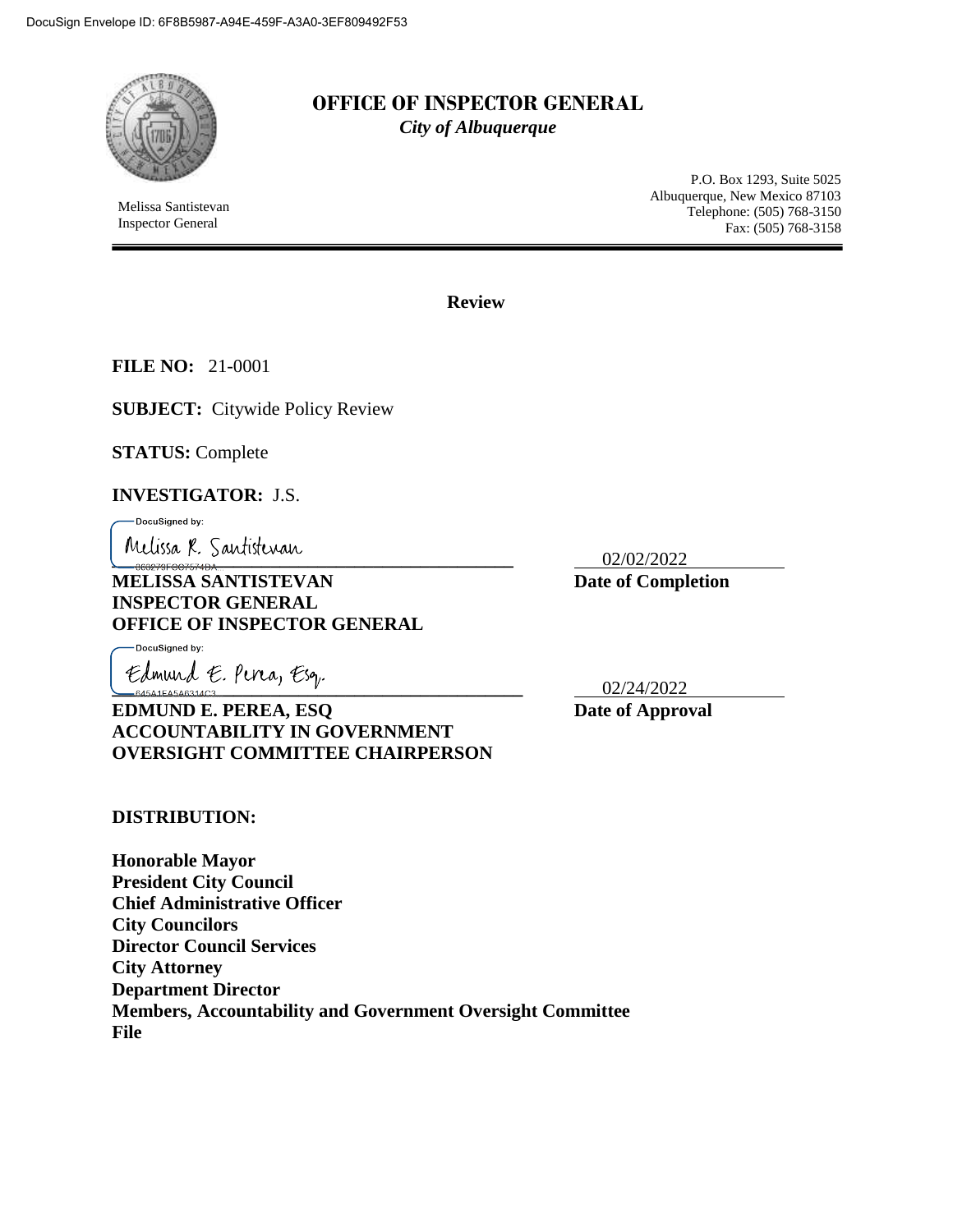## **INTRODUCTION**

The City of Albuquerque (City) has many policies and procedures, some covering all departments and some that are department specific. The purpose of this review is to identify all policies and procedures, current and archived to be maintained for historical purposes. The Office of Inspector General (OIG) initiated a review of the City and departmental policies in February 2021.

### **Background**

The Office of Inspector General has conducted numerous investigations and noticed an inconsistency among City departments with regard to the existence and organization of policies and procedures. The City Administration does initiate overarching policies, which are updated as a need arises and these policies are maintained on the City of Albuquerque website. Each Department Director is responsible for updating and maintaining their policies and procedures in accordance with the City, Introduction to Personnel Rules and Regulations: Application Rules and Procedures, dated February 1, 2001, which states:

*Individual department policies, rules, regulations, and procedures can be promulgated with the concurrence of the Human Resources Director and the approval of the Chief Administrative Officer to ensure they are not in conflict with the substance of the Merit System Ordinance and the Personnel Rules and Regulations.*

### **OIG Review Approach**

The OIG reviewed the City and Departmental policies. Our preliminary objectives were to assess the City's efforts to: (1) maintain and update policies and procedures to ensure efficiency and consistency, and (2) review whether the City or Department policies and procedures are accessible to all City employees and receipt of those policies and procedures are acknowledged by employees.

## **OIG Survey of City Department Directors**

On March 31, 2021, the OIG distributed a survey to twenty-one (21) City of Albuquerque Directors or Interim Directors charged with oversight of their respective departments. Our survey was designed to obtain feedback on department specific policies and procedures, including Directors views on the following elements: (1) the existence of current and previous policies and procedures; (2) the location of current and previous versions of policies and procedures; (3) how these policies and procedures are relayed to staff; (4) whether employees acknowledge receipt and review of the policy as indicated by a signed acknowledgement; and (5) are department policies reviewed annually.

The survey results were reviewed by the AGO committee in July 2021. Due to the high turnover of Department Directors during the period of the initial survey, the AGO committee recommended the survey be re-visited. The survey was re-sent to all Directors/Interim Directors on October 18, 2021. The survey questions remained unchanged from the original survey to ensure consistency.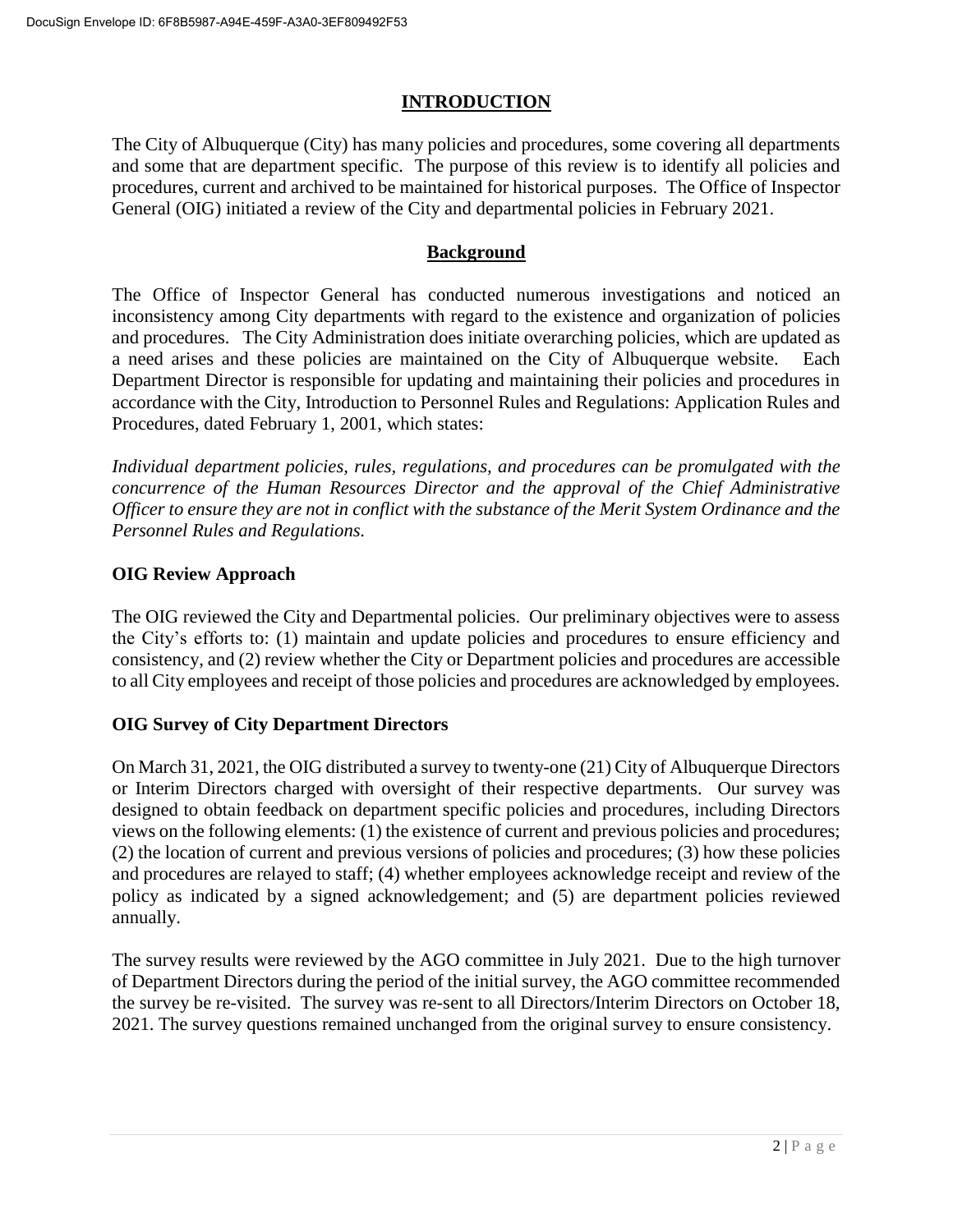The OIG's second survey, sent on October 18, 2021, was open through November 9, 2021. Seventeen (17) responses (an 81 percent response rate) were received. While the survey allowed aggregation of the number of departments that had policies and procedures, narrative responses were also requested to assist in the identification of specific department challenges. Aggregate and narrative survey results are included in relevant sections throughout this report.

### **Survey Response Summary:**

The survey results were not verified as part of this review. Of the seventeen (17) responding departments:

Regarding Objective 1, Element 1: the existence of current and previous policies and procedures

- Thirteen (13) departments have current policies, SOP's or procedures separate from that of the COA general employee regulations, rules and policies.
- Two (2) departments use the COA general employee regulations, rules and policies.

Regarding Objective 1, Element 2: the location of current and previous versions of policies and procedures

• Ten (10) departments know the location of previous policies.

Regarding Objective 2, Element 3: how these policies and procedures are relayed to staff

- Sixteen (16) of seventeen (17) responding departments indicated their policies are maintained in specific locations accessible to employees.
- One (1) department provides copies of their policies upon request.

Regarding Objective 2, Element 4: whether employees acknowledge receipt and review of the policy as indicated by a signed acknowledgement

• Four (4) departments have staff acknowledge policies and procedures by signing a copy upon hire and as revisions are issued.

Regarding Objective 1, Element 5: department directors review policies annually

• Ten (10) departments review their policies annually.